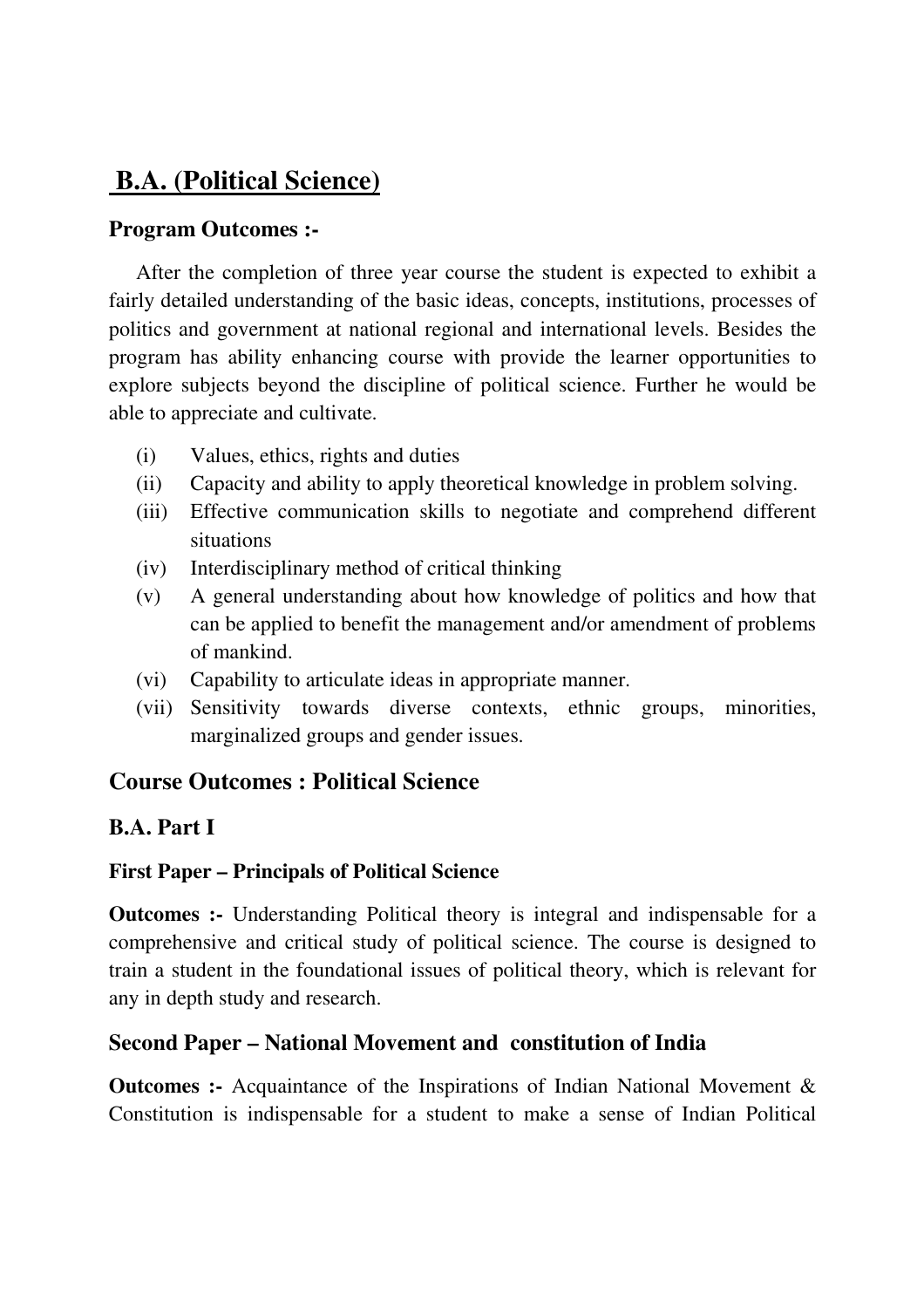System. The course is designed to provide a overview of Indian freedom struggle and key concepts of the Indian Constitution to the student, which would evolve him into a conscientious citizen.

# **B.A. Part II**

## **First Paper :- Western Political Thought**

**Outcomes :-** This course introduces the students to the ancient, medieval and modern political thinking in the West. This would help them understand the manner in which ideas pertaining to ideal state, kingship, duties of the ruler and the ruled, rights, liberty, equality, and justice have evolved over a period of time.

### **Second Paper :- Comparative Government U.K., U.S.A or**

**Outcomes :-** Politics is the mirror of the society. This paper will help the student in furthering his understanding of the world around. This would help him to appreciate other systems and make him critically analyze the pros and cons of these systems. Comparison is widely used method of scientific knowledge. This would help the student to find out why a certain system is appropriate and suitable to a given society.

# **B.A. Part III**

## **First Paper :- Indian Political Thought**

**Outcomes :-** This course is to familiarize the students with the larger political and social thinking and ideas in Modern India. Designed in a way to help students engage with various ideological dispensations that came to shape the normative thinking on India.

## **Second Paper :- Principles of public administration**

**Outcomes :-** Administration being essential to every organization, this course aims to sequent a student with fundamentals of public administration to. This would, provide him an insight regarding the principles of administration in general and help him to bring out the best from existing set up. This would help him to prepare for administrative examinations too.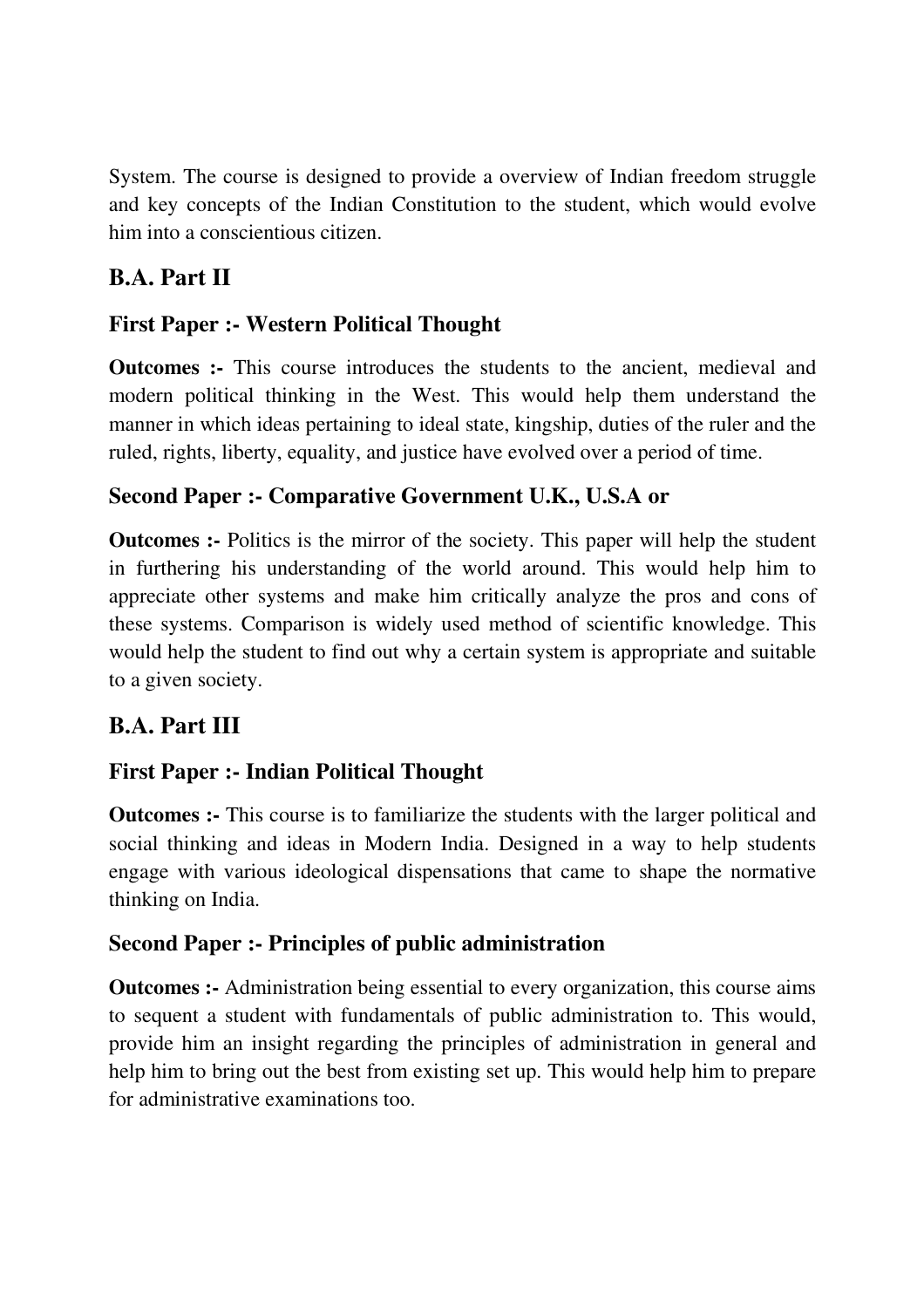#### **Third Paper :- International Relation**

**Outcomes :-** This course seeks to equip students the basic tools for understanding International relations. It also introduces major events and developments that have shaped the contemporary international system. It aims to capture the changing dynamics of the international politics by taking up burning and relevant issues which have potential to alter its contours.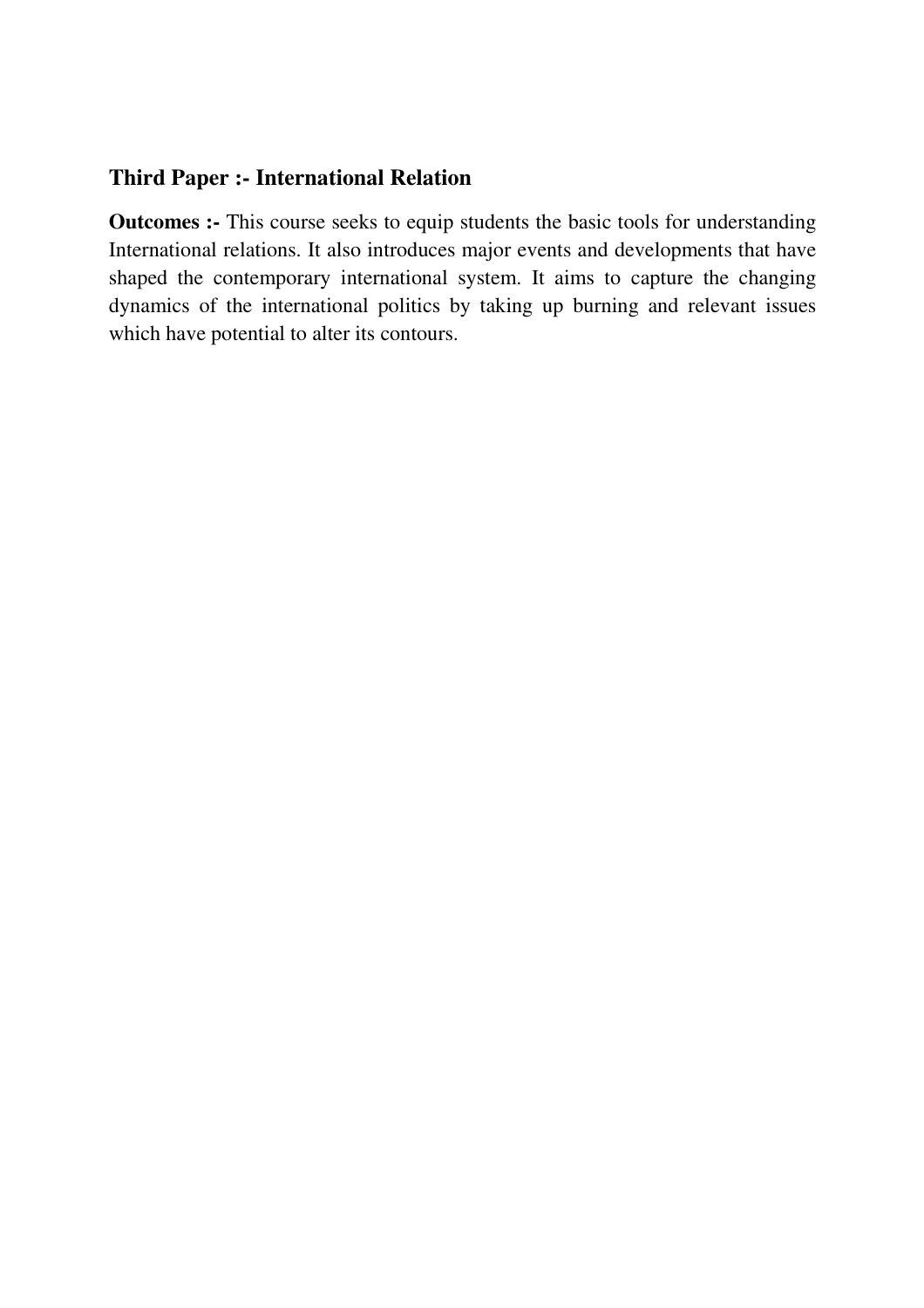# **M.A. (Political Science)**

**Program Outcomes :-** The expected outcome of the course is to equip students with the concepts, principles, theories and processes studied in Political Science, so as to facilitate their career choices and employment. The course is aimed at shaping the student's perception and outlook on social, economic and political environment of India and beyond.

The course also seeks to develop the analytical abilities, observational skills and decision making faculties of the students so that they will be able to face different challenges of life.

- The student's intellectual capacity has to be increased.
- It helps the students to understand the path of social political and economic development of India.
- It helps the students to understand the key dimentions of Indian administration functioning at different levels.
- Students are able to understand the importance of the political parties in Indian democracy.
- It helps in understanding the nature and significance of political theory.
- It helps students to understand the nature and scope of Private-Public Debate.
- Students are aware of Unity and integrity in the development of the nation.
- It helps in enhancing awareness of nationalism among the students.
- It helps students to understand the nature and scope of public policy.
- Students are able to explain the Importance of Sovereignty in Foreign Policy Decision Making.
- Students understand the various approaches to the study of Comparative Politics.
- It helps students to understand the nature and scope of political sociology.
- Students explain the concept of the Cold War.
- It helps the students to understand the key dimentions of Indian administration functioning at different levels.
- Students are informed about the political socialization by the election since 1951.
- They explain the role of media in the formation of Public Opinion in modern society.
- Students are able to understand the importance of the political parties in Indian democracy.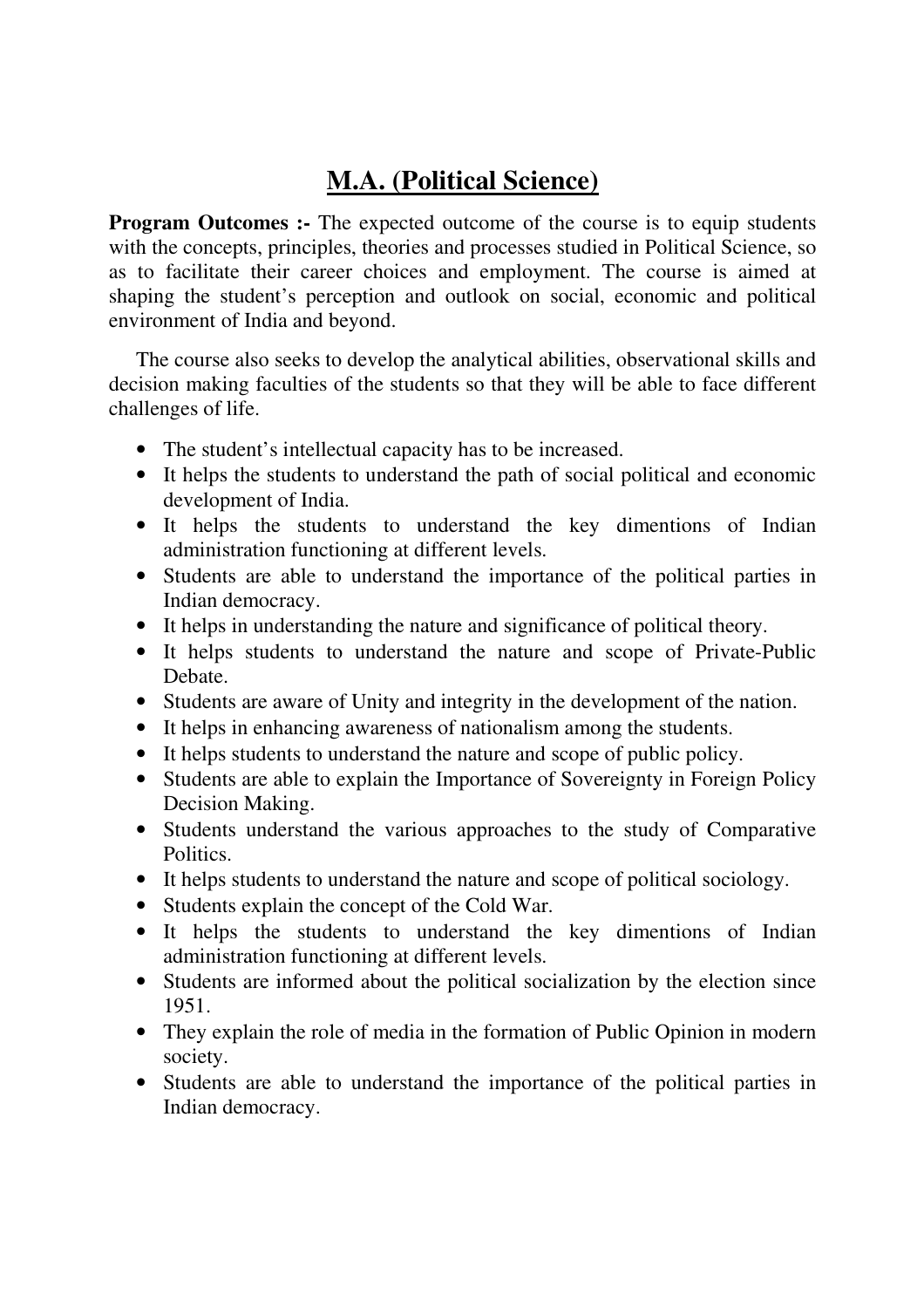# **M.A. I Semester**

#### **First Paper :- Western Political thought**

**Outcomes :-** This course introduces the students to the ancient, medieval and modern political thinking in the West. This would help them understand the manner in which ideas pertaining to ideal state, kingship, duties of the ruler and the ruled, rights, liberty, equality, and justice have evolved over a period of time.

#### **Second Paper :- Comparative Politics**

**Outcomes :-** Students understand the various approaches to the study of Comparative Politics. Students understand the importance of constitutionalism in the administration. Explain the difference between the political parties and pressure groups. Students are able to compare developed and undeveloped countries in political prespective.

#### **Third Paper :- Fundamentals of public administration**

**Outcomes :-** It aims to provide interface between public policy and administration in India. The essence of this paper is to appreciate the translation of governing philosophy into programmes and policies. Students will able to understand Political process as well as Policy formulation process and the difficulties in implementing Programmes and Policies promised in Manifestoes.

#### **Fourth Paper :- Modern Indian Political thought**

**Outcomes :-** Students Discussing the contribution of Nehru in Modern India. To understand the Role of M.N. Roy and Nehru in Economic Transformation and Development of India. Student are compare the views of Dr. Ambedkar and mahatma Gandhi on Democracy. To increase the ability for understand the Swarajya and Sarvodaya.

# **M.A. II Semester**

#### **First paper :- Contemporary Political theory**

**Outcomes :-** It helps in understanding the nature and significance of political theory. Students are understand the Liberal, Marxist and Feminist in Contemporary Perspectives. Students are able to understand the Liberal, Marxist and Feminist in Contemporary Prespectives. Students are understand the major key concepts of political Science, like Liberty, Equality, Justice, Rights etc.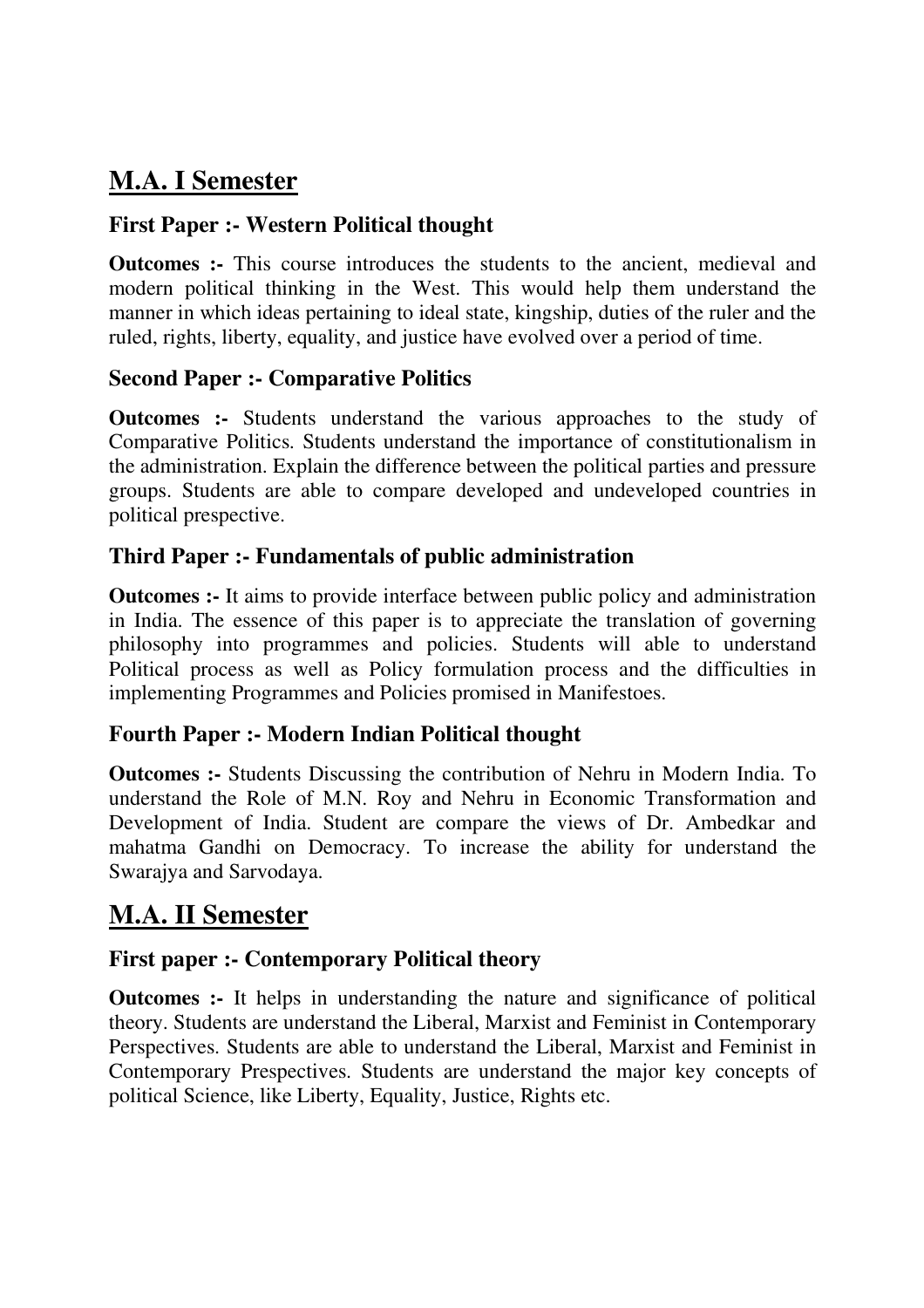#### **Second Paper :- Political ideologies**

**Outcomes :-** There is an increase in libertarian perspective. It helps in enhancing awareness of nationalism among the students. Students can explain the difference between socialism and communism. Students can explain the benefits and disadvantage of fascist ideology.

#### **Third Paper :- International Relations**

**Outcomes :-** Students explain the concept of the Cold War. The ability to review liberalization has to be increased. The study of international politics creates a sense of universal brotherhood among the students. Students are aware of the environmental problems in new world structure.

#### **Fourth Paper :- Human Rights**

**Outcomes :-** This course helps the students to understand the concept of Human Rights and it's historical developments. It helps them to grasp the theories of human rights and Emergence of Rights in Political Thinking. They can understand about the Human Rights and International Order, and also about Human Rights and United Nations, Human Rights and Various Conventions. They can know about International Protection of Human Rights. Students can know about New Dimensions of Human Rights. Rights to Development, Human Rights and Peace, Rights of Women, Children and Other disadvantaged groups and also Human Rights and Environment. They get to know about the role played by The Judiciary in exercising and enforcing these rights.

# **M.A. III Semester**

#### **First paper :- Theory of international relations**

**Outcomes :-** This course seeks to equip students the basic tools for understanding International relations. It also introduces major events and developments that have shaped the contemporary international system. It aims to capture the changing dynamics of the international politics by taking up burning and relevant issues which have potential to alter its contours.

#### **Second Paper :- Indian government and politics in India**

**Outcomes :-** Study of the functioning of Indian Democratic System is essential for a comprehensive understanding of the Indian Political System. The course is designed to train & acclimatize the students with the Indian Political System in action and explain the working relationship between citizens and among various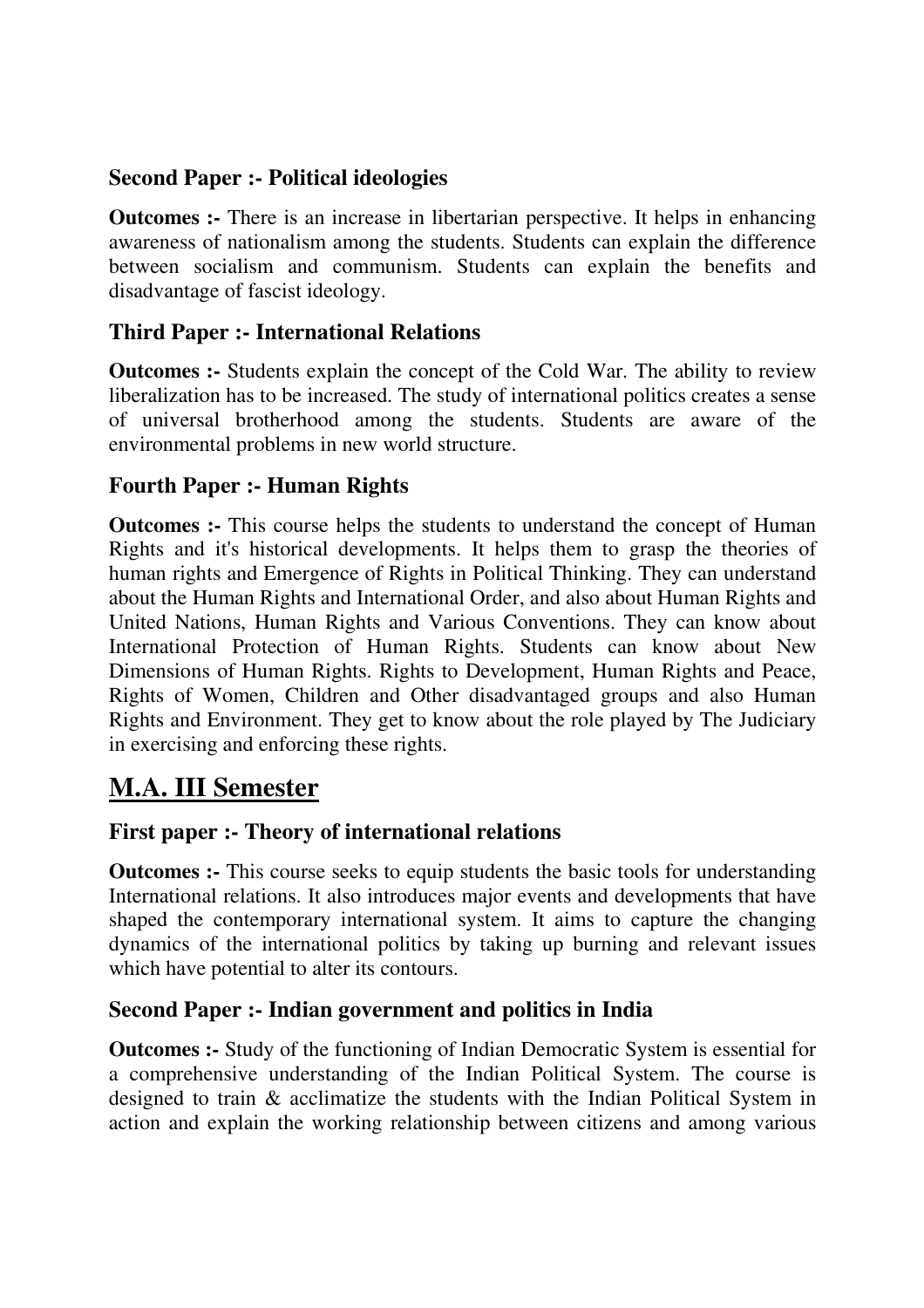units of the state. The student would be able to appreciate the trajectory of the Indian Political system since independence.

### **Third Paper :- Indian Administration**

**Outcomes :-** It helps the students to understand the key dimentions of Indian administration functioning at different levels. The students understand the importance of the Prime Minister's Office (PMO) in Central Administration. Students can explain the role responsibilities of governor in the administration of the states. It helps to understand the Civil service Reform in the context of Liberalization.

### **Fourth Paper :- International organization**

**Outcomes :-** The expected outcome of the paper is to familiarize students with the workings and functioning of International Organisations, especially the United Nation and enable them to understand the different issues taken up by the UN.

# **M.A. IV Semester**

### **First paper :- Foreign policy of India**

**Outcomes :-** This course seeks to equip students, the basic tools for understanding the Foreign Policy Of India. It Also introduces the major events and developments that have shaped the policies of India in terms of other countries. It aims to capture the changing dynamics of the foreign policy by taking up burning and relevant issues which have potential to alter it's contours. It helps the students to study the key features of Indian Foreign Policy and challenges for Indian Foreign Policy. Students can also understand the relation between India and the United Nations and India's role in the NAM and Disarmament. Also, to understand India's Engagement with West Asia, ASEAN, SAARC, South Asia and other Major Powers like The U.S., Japan, China, Russia, Other European Countries etc.

#### **Second Paper :- State politics in India**

**Outcomes :-** It helps the students to understand the path of social and economic development of States. Students can explain the major issues in political process in States. Students can explain the major issues in political process in States. (eg. Cast politics etc.) Students are comparison between the Rural local politics and Urban politics.

#### **Third Paper :- Research Methodology**